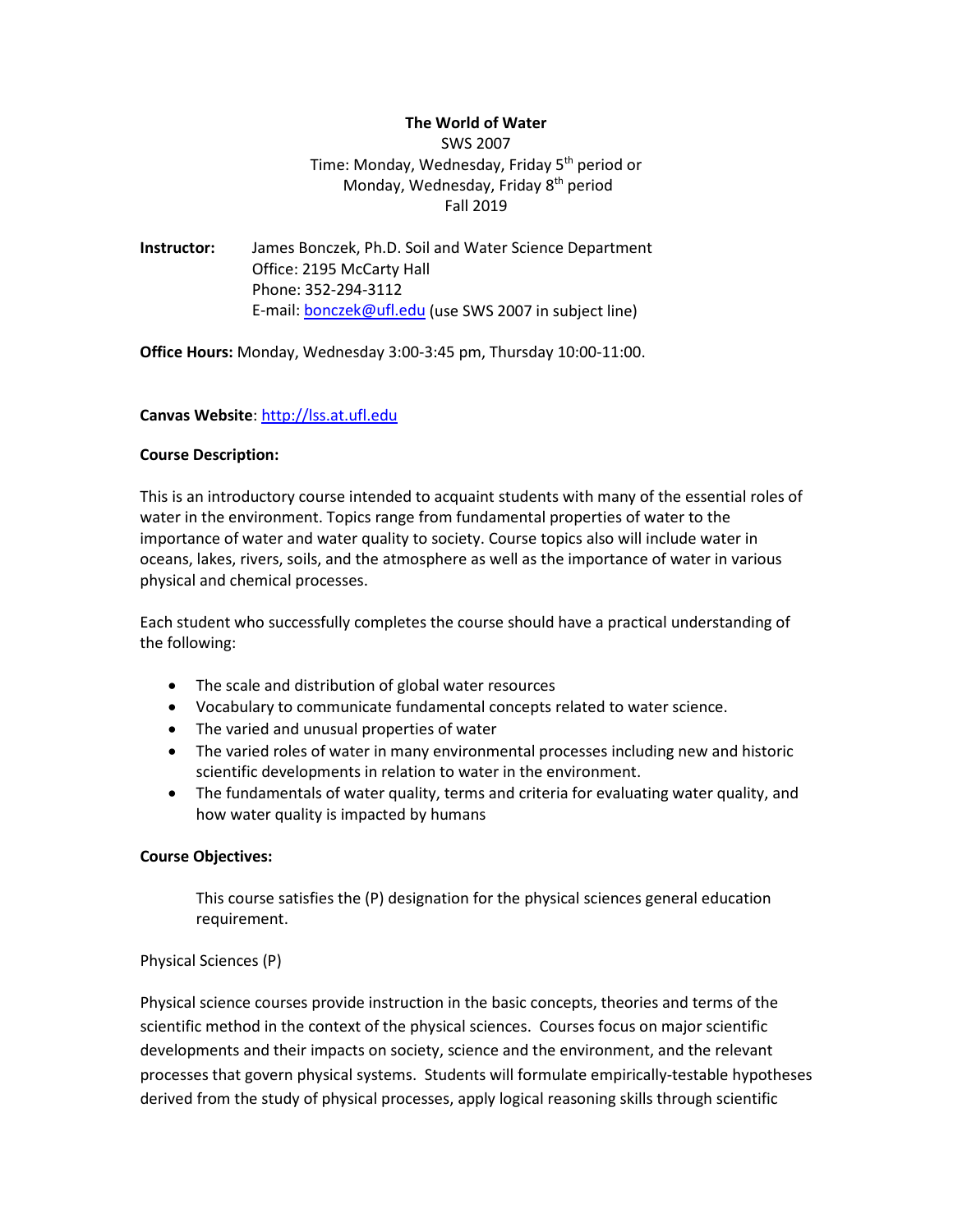criticism and argument, and apply techniques of discovery and critical thinking to evaluate outcomes of experiments.

Theses general education objectives will be accomplished through

1. Evaluation of how the properties of water influence its function in human, organism, and environmental systems.

2. Analysis of how water and chemicals interact and how this influences aquatic systems, environments, and organisms.

3. Formulation and critical evaluation of hypotheses related to water's availability, quality, and distribution.

4. Application of basic scientific methodologies to the study of water science and foster new perspectives on the role of water and water quality in the environment.

# **Student Learning Outcomes**

This course also will assess Student Learning Outcomes which can be defined as.

Student Learning Outcomes: Content and Skills

Content: Students demonstrate competence in the terminology, concepts, and methodologies used within the discipline

Communication: Students communicate knowledge, ideas, and reasoning clearly and effectively in written and oral forms appropriate to the discipline.

Critical Thinking: Students analyze information carefully and logically from multiple perspectives using discipline-specific methods, and develop reasoned solutions to problems.

The Student Learning Outcomes will be assessed through ongoing evaluation. Content will be tested using three objective exams, eight multiple choice and True/False quizzes, and 4 written homework assignments incorporating fundamental concept knowledge and computations relevant to course material. Communication will occur through discussion during assigned meeting times, web-based discussion posts, and short answer as well as computation-based homework assignments. Critical thinking will be assessed through analysis, and application of data/results to issues related to water quality and treatment.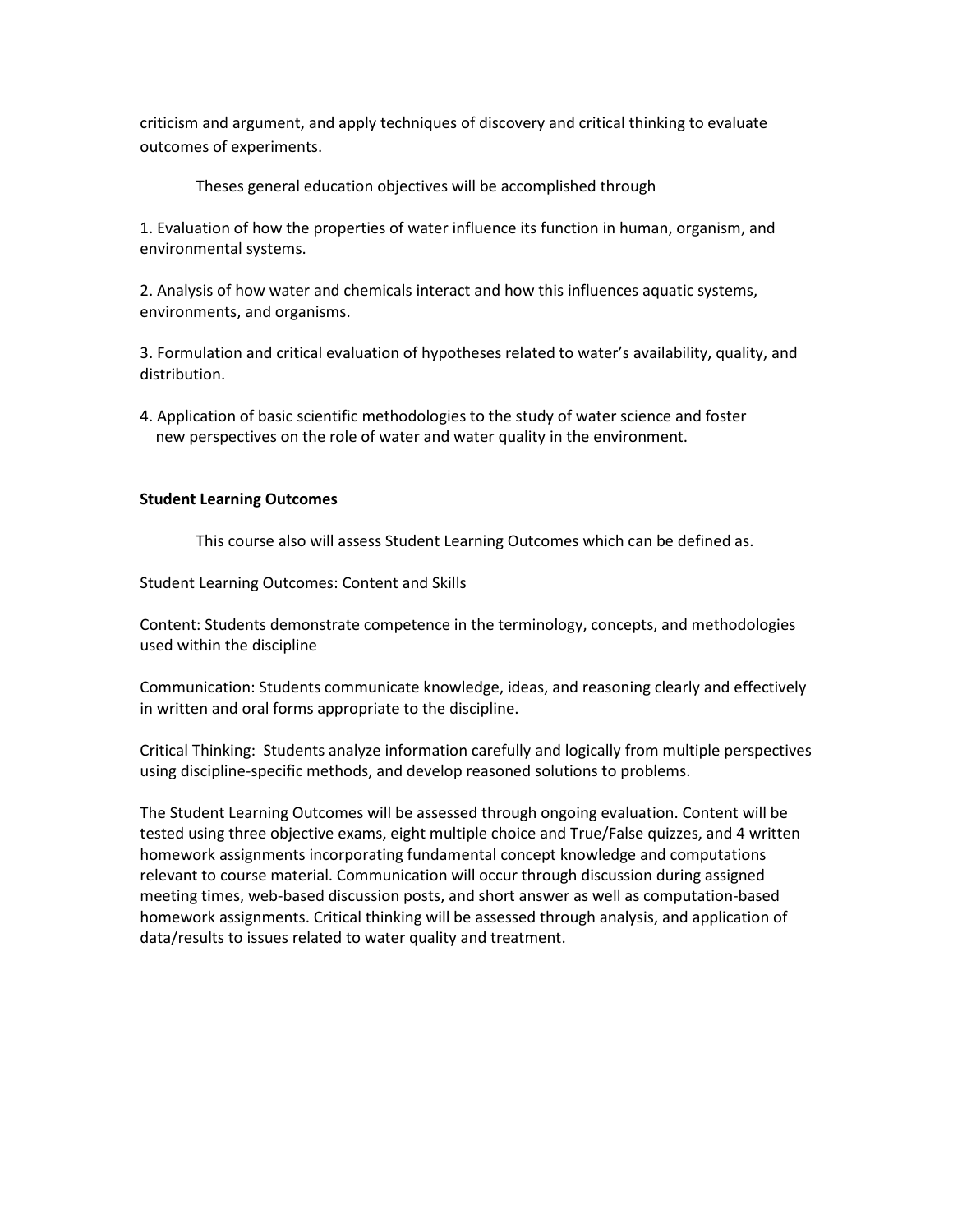# **Course Schedule**

| Week 1  | 8/20-8/23<br><b>Homework I due</b>                           | Introduction to the World of Water<br><b>Wednesday 8-28</b>                                                                   |
|---------|--------------------------------------------------------------|-------------------------------------------------------------------------------------------------------------------------------|
| Week 2  | $8/26 - 8/30$<br>Quiz I Online due Wednesday 9-4             | Water, Humans, and Civilization                                                                                               |
| Week 3  | $9/2 - 9/6$                                                  | Agriculture, Industry, Economic Development                                                                                   |
| Week 4  | $9/9 - 9/13$<br><b>Homework II due</b>                       | Water Demand: Affluence, Energy<br><b>Wednesday 9-18</b>                                                                      |
| Week 5  | 9/16-9/20<br>Quiz II Online due Wednesday 9-25               | Surface and Groundwater Overview, Groundwater Mining                                                                          |
| Week 6  | $9/23-9/27$                                                  | Exam I and Preparation                                                                                                        |
|         | <b>Exam Review</b><br>Exam<br>Make-up Exam                   | Monday, 9-23<br>Wednesday, 9-25<br>Friday 9-27                                                                                |
| Week 7  | $9/30 - 10/4$                                                | Introduction to Florida's Water Resources                                                                                     |
| Week 8  | <b>Quiz III Online Due</b><br><b>Homework III Due</b>        | 10/7-10/11 Sinkholes, Lakes, Aquifer Recharge, and Springs<br>Wednesday 10-16<br>Wednesday 10-16                              |
| Week 9  |                                                              | 10/14-10/18 Water, Weather, and Climate                                                                                       |
| Week 10 | <b>Homework IV Due</b><br>Quiz IV Online Due Wednesday 10-30 | 10/21-10/25 Water Quality: Parameters and Sources<br>Wednesday 10-30<br><b>Reading: The Unusual Properties of Water (pdf)</b> |
| Week 11 | $10/28 - 11/1$                                               | Exam II and Preparation                                                                                                       |
|         | <b>Exam II Review</b><br>Exam II<br>Make-up Exam             | <b>Monday, 10-28</b><br>Wednesday, 10-30<br><b>Friday, 11-1</b>                                                               |
| Week 12 | $11/4 - 11/8$                                                | Inorganic vs. Organic Contaminants                                                                                            |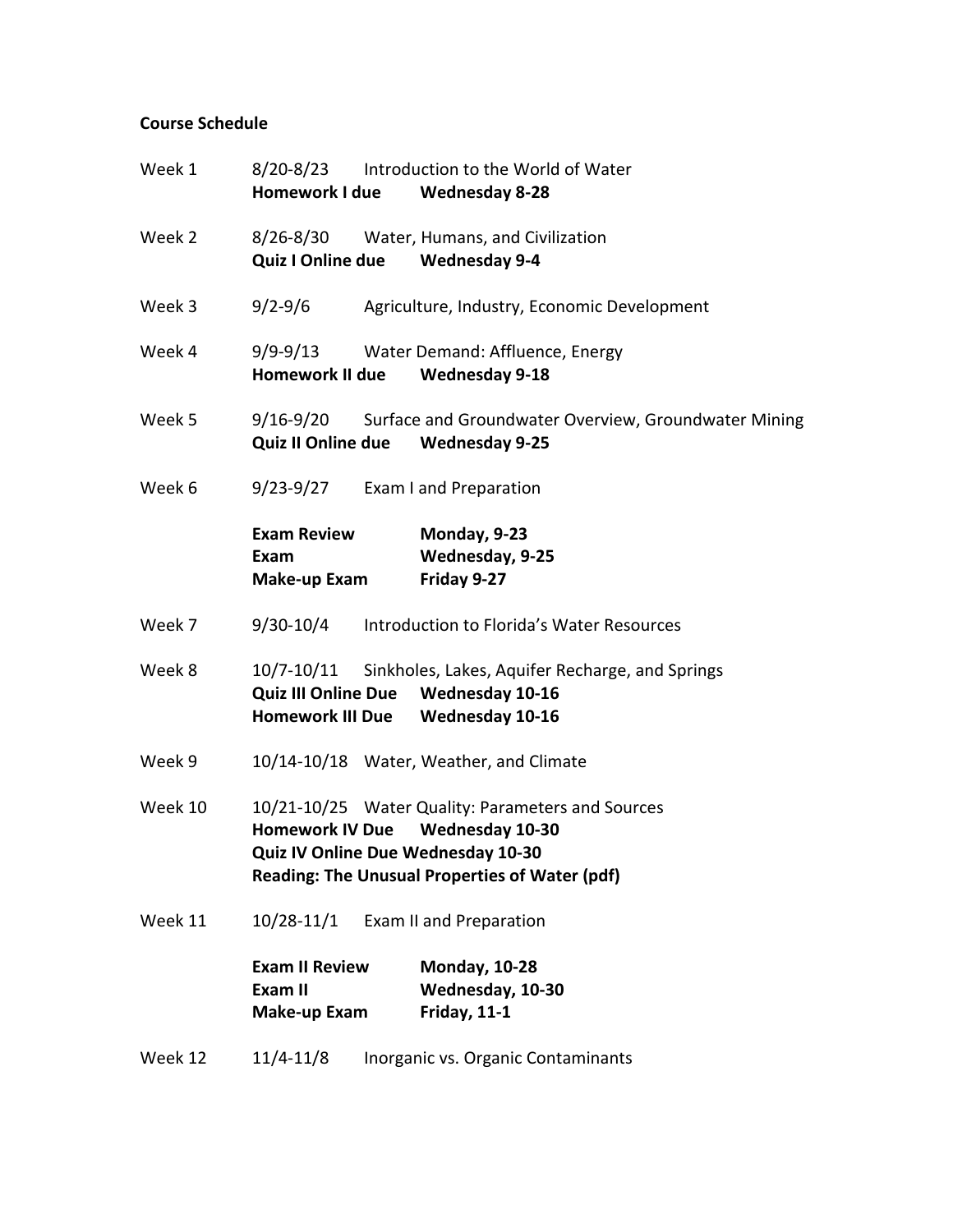|         | <b>Exam II Review</b><br>Exam II<br>Make-up Exam | Monday, 12-2<br>Wednesday, 12-4<br><b>Friday, 12-6</b>                           |
|---------|--------------------------------------------------|----------------------------------------------------------------------------------|
| Week 16 | $12/2 - 12/6$                                    | Exam III and Preparation                                                         |
| Week 15 | <b>Quiz V Online Due Wednesday 12-4</b>          | 11/25-11/29 Organic Chemicals/Contaminants: Sources, Fate, Toxicity              |
| Week 14 | <b>Thanksgiving (one Lecture)</b>                |                                                                                  |
| Week 13 | <b>Homework V Due</b>                            | 11/11-11/15 Inorganic Chemical Pollutants/Contaminants<br><b>Wednesday 11-20</b> |

### **Textbook:**

There is no required textbook.

However, topic-related readings may be assigned from "When the Rivers Run Dry", by Fred Pearce or other sources. Appropriate text excerpts will be provided.

Additionally, online discussion topics will be posed based on a reading of Dune by Frank Herbert. Participation is voluntary but, it's a great book and relevant to our subject.

### **Evaluation of Grades**

Grading will be based on three in-class examinations, homework assignments, quizzes, and written questions posed during lecture. Opportunities for bonus points also will be provided throughout the semester.

| <b>Assignment</b>        | <b>Point Value</b> | <b>Percentage of Grade</b> |  |
|--------------------------|--------------------|----------------------------|--|
| <b>Exams</b>             | 600                | 60%                        |  |
| <b>Quizzes</b>           | 150                | 15%                        |  |
| <b>Homeworks</b>         | 150                | 15%                        |  |
| <b>Lecture Questions</b> | 100                | 10%                        |  |
| <b>TOTAL</b>             | 1000               | 100%                       |  |

**Extra Credit: Several in-class bonus questions will be posed throughout the semester and allow students to accumulate up to a 1% bonus factored into the overall grade based on the number of correct written responses.**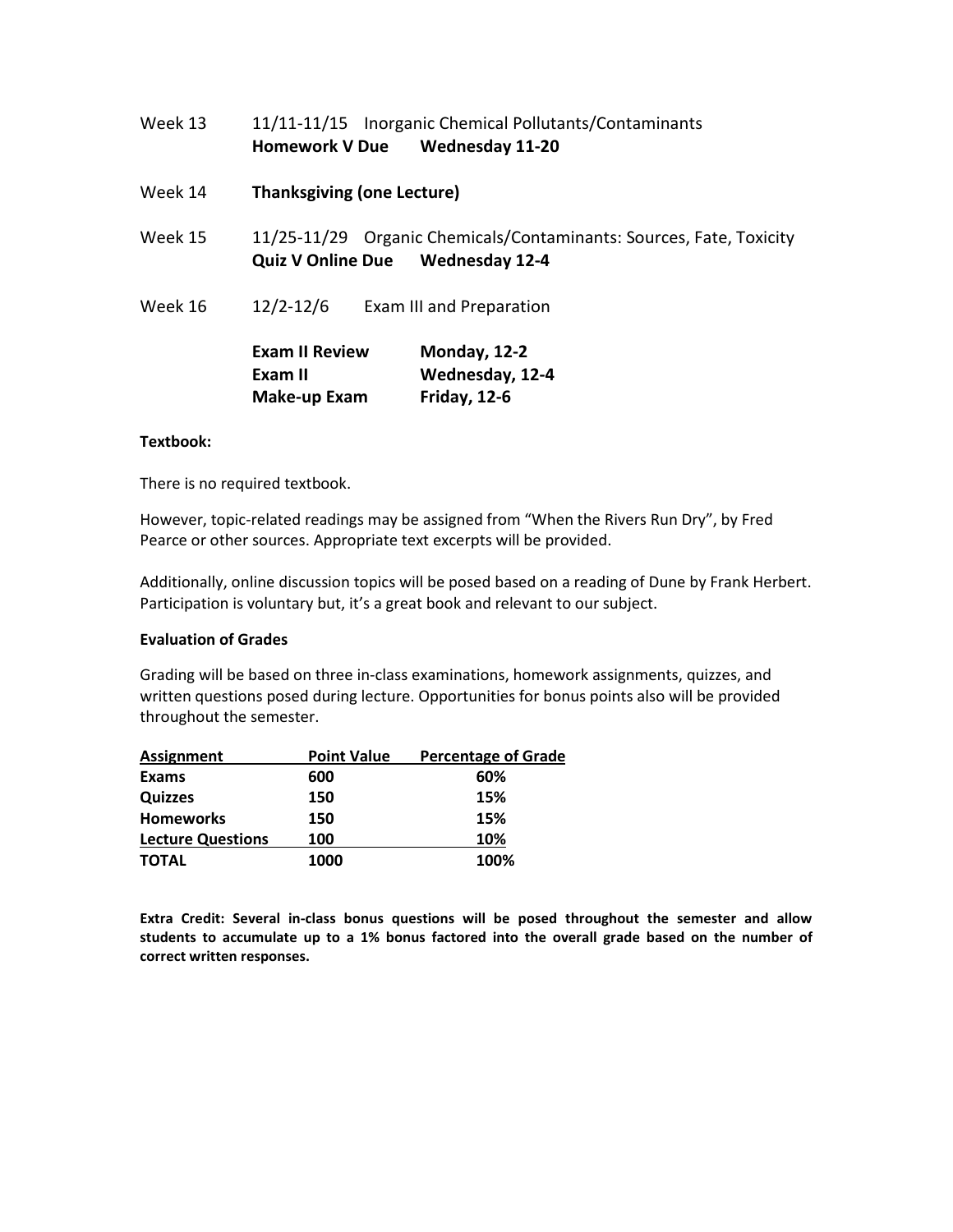| <b>Letter Grade</b> | <b>Numerical Grade</b> | <b>GPA Points</b> |
|---------------------|------------------------|-------------------|
| A                   | 92-100                 | 4.0               |
| A-                  | 90-91.9                | 3.67              |
| B+                  | 86-89.9                | 3.33              |
| B                   | 83-85.9                | 3.0               |
| B-                  | 79-82.9                | 2.67              |
| $C+$                | 77-78.9                | 2.33              |
| C                   | 72-76.9                | 2.0               |
| $C -$               | 70-71.9                | 1.67              |
| D+                  | 66-69.9                | 1.33              |
| D                   | 63-65.9                | 1.0               |
| D-                  | 59-62.9                | 0.67              |
| E                   | <59                    | 0                 |

#### **BASIC COURSE REQUIREMENTS:**

- 1. **Exams** consist of objective and interpretive multiple choice and true/false questions. Study guides and review sessions will be provided prior to each exam.
- 2. **Homeworks** will address current and historic topics of soils in the environment as well as basic assignments related to class lectures and problem solving. There are 5 homework assignments; due dates are indicated above. Submission will be on the course management site; emailed assignments are not permitted. **One homework drop is permitted**.
- 3. **Quizzes** will be conducted online in the course management system. Each quiz will consist of 10 questions randomly selected from a large bank of questions. You may take the quiz 5 times during the prescribed period indicated in the course schedule above. There are 5 total; due dates are indicated above. **Additionally, a comprehensive quiz will be offered at the end of the term. The grade on this quiz will replace 1 missing quiz grade.**

4. **Lecture Questions/Quizzes** will be provided prior to the commencement of each lecture. These questions will be answered during the course of the lecture; therefore, attendance is required. **Students who are late for class will incur a 50% penalty for that day's lecture questions.** Students may miss 7 lecture question assignments without penalty.

#### **GENERAL POLICIES**

.

**Lecture notes** will be posted on the course management site following each lecture.

**Homework submissions**: All work is expected to be the product of each individual member of the class. Assignments submissions must be clearly presented **and the product of each individual student's work**. **Copying information verbatim from the web, books, articles, etc. requires appropriate citation, but is discouraged.**

**Late Work**: Submission of assignments is expected on time. Late work will not be accepted. Students may apply for an exception to this rule by supplying appropriate documentation.

**Make-up Exams:** Contact the instructor or teaching assistant as early as possible if you must legitimately miss a scheduled exam. If an emergency arises immediately before an exam, notify the instructor or